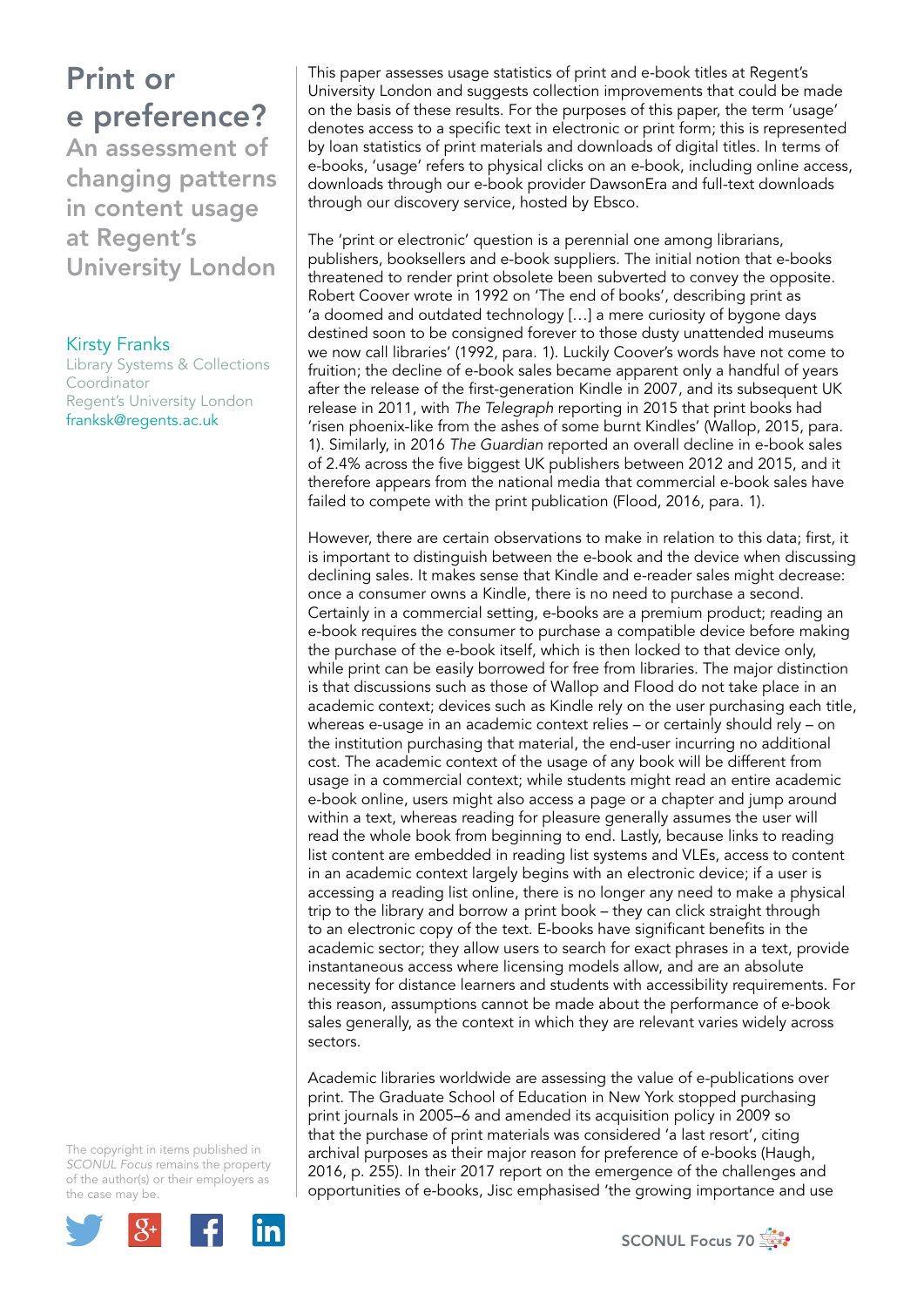of e-books in academia, with a higher proportion of the monograph budget now being spent on e-books and policies that prioritised e-book purchases over print' (Jisc, 2017, p. 5). There are certainly arguments for the growth of electronic resources in academic libraries, and at Regent's, we also have policies that prioritise the purchase of e-books over print; the interactive capabilities of e-books enable access by students and staff with special accessibility requirements, such as visual impairment. E-books offer a clear benefit in their ability, where a credit model is available, to allow multiple users to access content at once. However, in practice this is often not feasible due to the higher cost of e-books over print and access options such as managed user access (MUA) restricting usage to single users. In many ways, MUA can be more restrictive than print access; with time allocated to each student at the front of the 'queue' being twelve hours at Regent's, users could potentially wait for hours or even days for their requested title to become available. While the same is true of print titles, a fundamental purpose of e-book purchase for us is to enable instantaneous access to content regardless of location, and the MUA model negates this. Many e-book vendors such as GOBI allow libraries to avoid these constraints by enabling PDA on the first access of an e-book, as opposed to requiring three rentals before the trigger of PDA, as is our current system. While this ensures instant and uninhibited access to online content for every user every time, the cost implications of such a model are significant and have to be weighed against the impact on student experience.

PDA at Regent's follows a set procedure of approval or refusal; requests below our £40 rental and £150 purchase threshold are automatically approved, while those above are automatically declined. However, we are aware of the constraints of our current system, which is undergoing review; it may be necessary to accept rental requests over our threshold where the student has accessibility requirements, is studying a specialist topic inaccessible through other content or is studying at postgraduate level.

While PDA texts form a significant proportion of our collection, we still experience high usage figures for our print collection, which dominates our owned collection. When assessing staff and student engagement with print and electronic content, it is necessary to begin by understanding the distribution of our collection across the two media. In August 2017, print books comprised 77% of our collection, while owned e-books represented 14%; our remaining owned content comprised print journals, dissertations, DVDs and databases (fig. 1). These figures exclude loanable hardware such as laptops, and nonowned content, such as PDA titles.





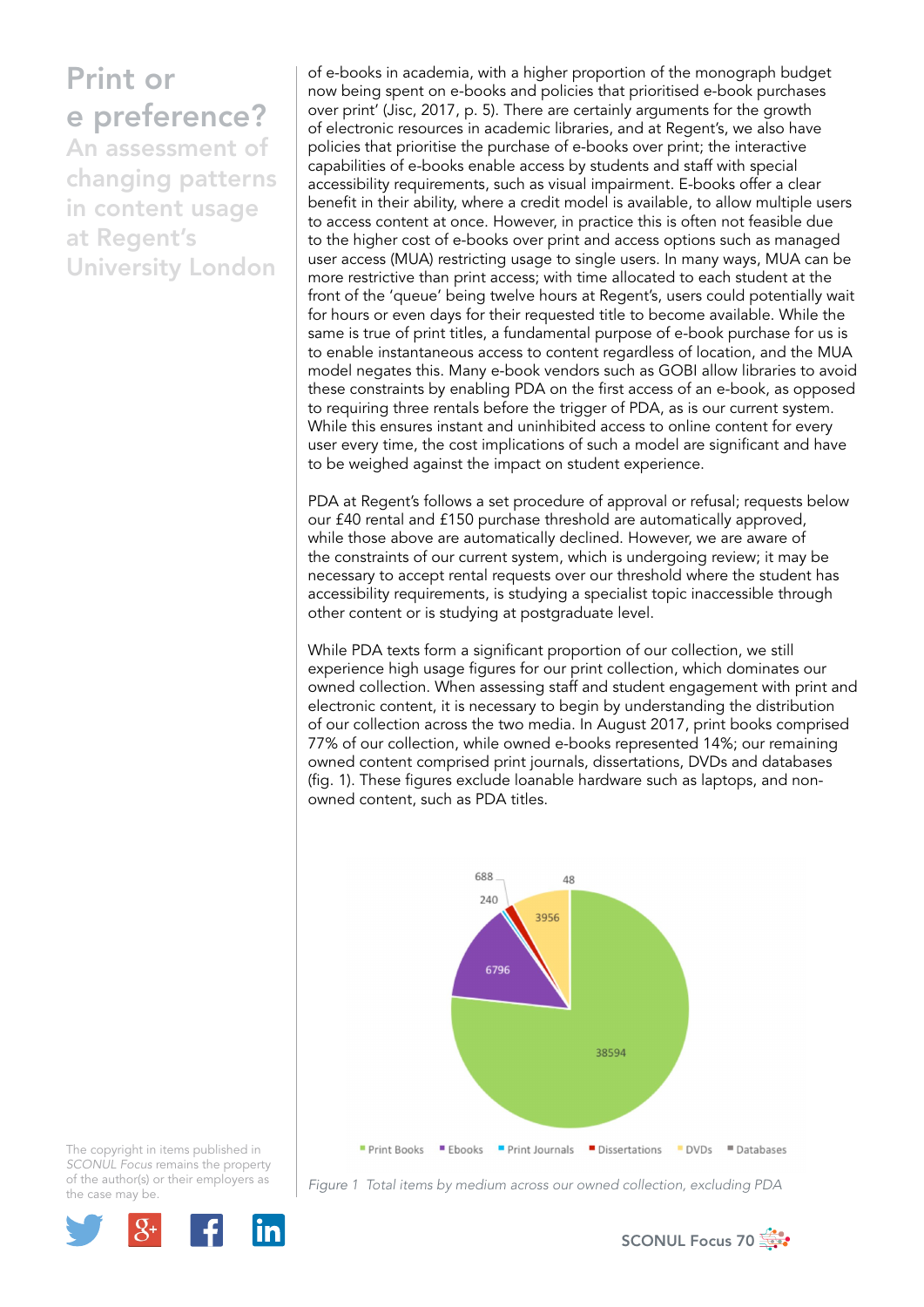

*Figure 2 Distribution of print against e-books including PDA profile, August 2017*

Considering print and e-books, the proportion of electronic content rises significantly when we take into account our PDA profile, which enables access to a further 64,565 e-books and causes e-books to represent 52% of our available books (fig. 2). In addition, we subscribe to 48 independent databases, many of which are searchable through our discovery service, 64,783 journals being discoverable through our Ebsco platform. These journals comprise both independent database subscriptions discoverable through Ebsco and titles that form part of our Ebsco subscription. While estimating the ratio of electronic to print material would be impossible, the amount of electronic content we provide significantly outweighs what is available in print when online database subscriptions, journal access and owned and PDA e-books are taken into account. Our figure for total print loans for 2016–17 (14,600 loans) is far outweighed by our total full-text downloads through discovery (60,500). In an age of information overload, where discovery mimics services like Google, it is unsurprising that our discovery service is by far our most heavily used method of research discovery and access.



The copyright in items published in *SCONUL Focus* remains the property of the author(s) or their employers as the case may be.



*Figure 3 Print loans 2014–17, showing a steady decrease over three years* 

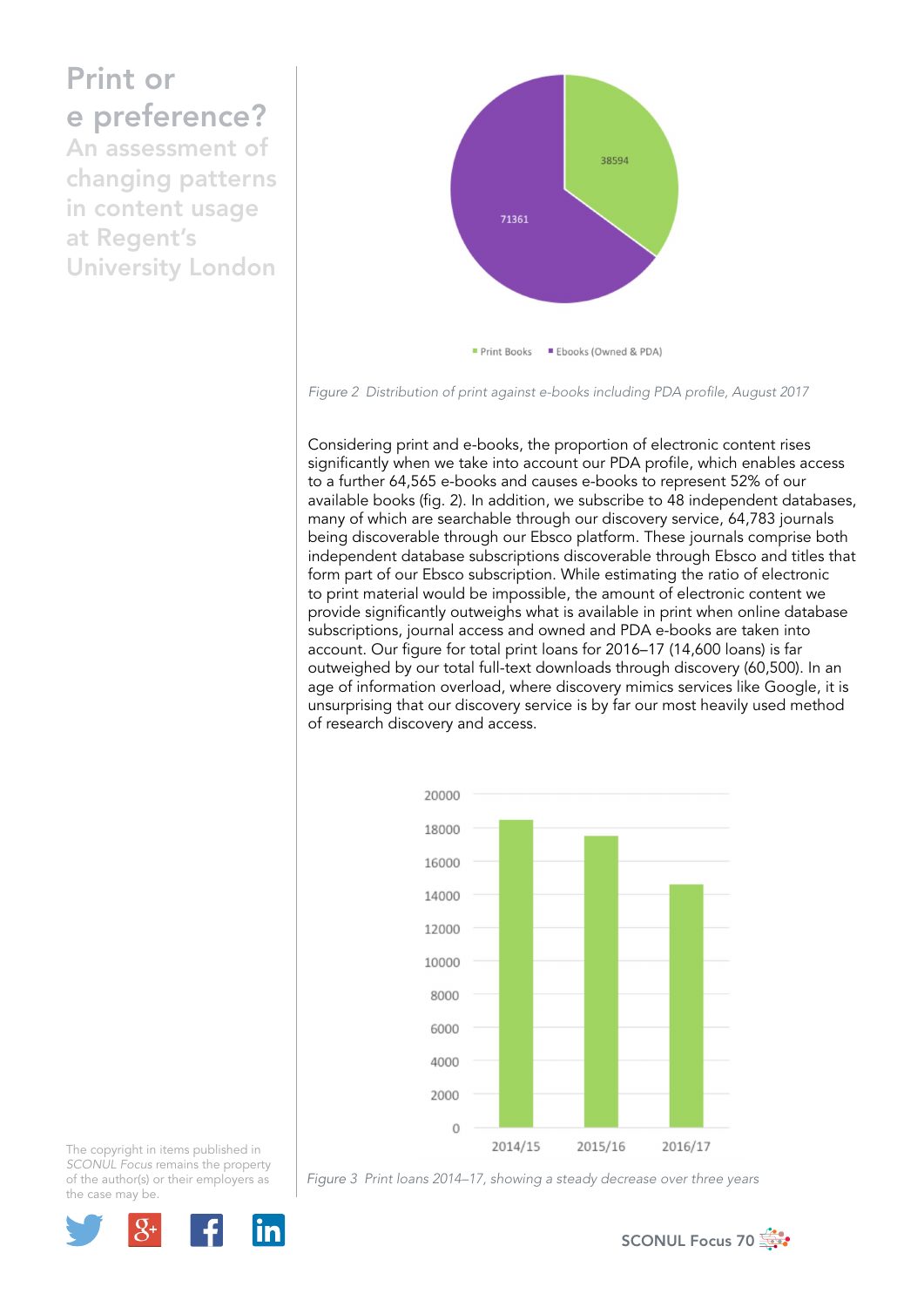## Print or e preference? An assessment of

changing patterns in content usage at Regent's University London



*Figure 4 Print vs. e-book loans 2016–17. Print loans are still significantly higher than e-book loans, yet loans of rented e-books through our PDA experienced the largest increase, with owned e-book and print loans decreasing on the previous year.*

Our print usage has steadily declined over the past three years, with an overall decrease of 20.9% since 2014–15 (fig. 3), but it still dominates our content usage (fig. 4). The decrease in our student numbers may be a cause of the decline in print loans, yet this does not appear to be a trend across all media, as the number of e-book rentals increased by 66.7% over the same period. However, with our PDA being triggered only once in the past year, it is interesting to note that the same e-book will almost never be rented frequently enough to trigger PDA. This may indicate a preference for PDA take-up in the research community at Regent's, as PDA enriches a collection by providing access to texts on niche subjects, and also appeals to our largely international student body. While expectations for 'Google-style' immediate access to digital material on any subject imaginable will certainly be a contributing factor to the



The copyright in items published in *SCONUL Focus* remains the property of the author(s) or their employers as the case may be.



*Figure 5 Full text downloads through RULDiscovery (Ebsco Discovery Service) 2014–17* 

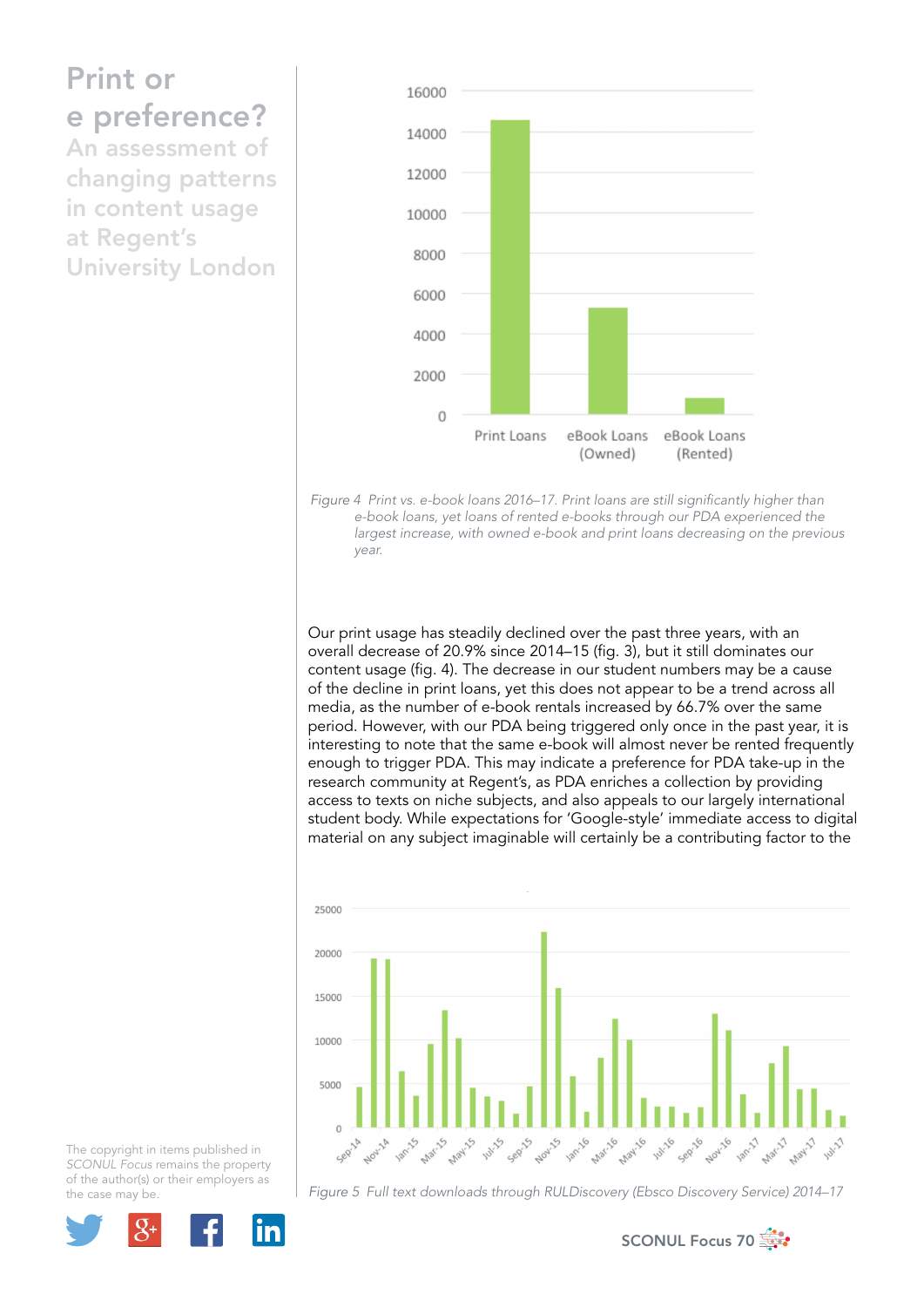

*Figure 6 RULDiscovery searches 2014–17, showing an increase in 2015–16 and a decline in 2016–17, yet overall searches have increased in three years.*

success of PDA, it would never be feasible for PDA to form the core content of a collection. For this reason, it is the role of the librarian to ensure core reading is available in owned content, while PDA sufficiently enhances and fills gaps in the collection that meet the needs of researchers and dissertation students, where purchasing of a text would not be necessary or financially viable. Owned e-books experienced a minor decline in loans in 2016–17, which may be the result of declining student numbers; and there were 5,296 downloads of owned e-books in 2016–17 as against 6,796 total titles in the collection, user engagement with e-books in relation to collection size is fair.

Expectations of information discovery cultivated by platforms such as Google have certainly affected the way we design our systems, with our discovery system using a simple Google-style text box to address the information-seeking preferences of our students. Our e-book and PDA usage are healthy, and the primary method of access to this material is through discovery, rendering an analysis of search and download statistics necessary. RULDiscovery, hosted by Ebsco, was implemented in 2013 and has experienced a 37.9% decrease in full-text downloads of electronic content since September 2014 (fig. 7). Conversely, RULDiscovery searches have increased overall and experienced a spike in 2015–16 before declining sharply in 2016–17 (fig. 6). Much of this may relate to changes in student numbers, but may also indicate changes in information-seeking behaviour. With two search platforms available at Regent's, users are able to search the majority of our resources through RULDiscovery, while only owned content such as books, e-books and DVDs are accessible through our library catalogue. Discovery is popular; despite experiencing a decrease on the previous year, we still had over 6.5 million searches in 2016–17, and it is unsurprising that discovery is a popular tool as its Google-esque design caters for preferred information discovery tools. With embedded search boxes in the VLE, RULDiscovery is also presented to students through a familiar platform, which encourages increased engagement.

Analysis of information-seeking behaviour based on electronic and print collection engagement is challenging for many reasons; declining student numbers will inevitably cause a decline in usage, but it is difficult to make definitive judgements about the extent to which student numbers are the cause. Challenges also arise in the lack of discernible patterns – while full-text



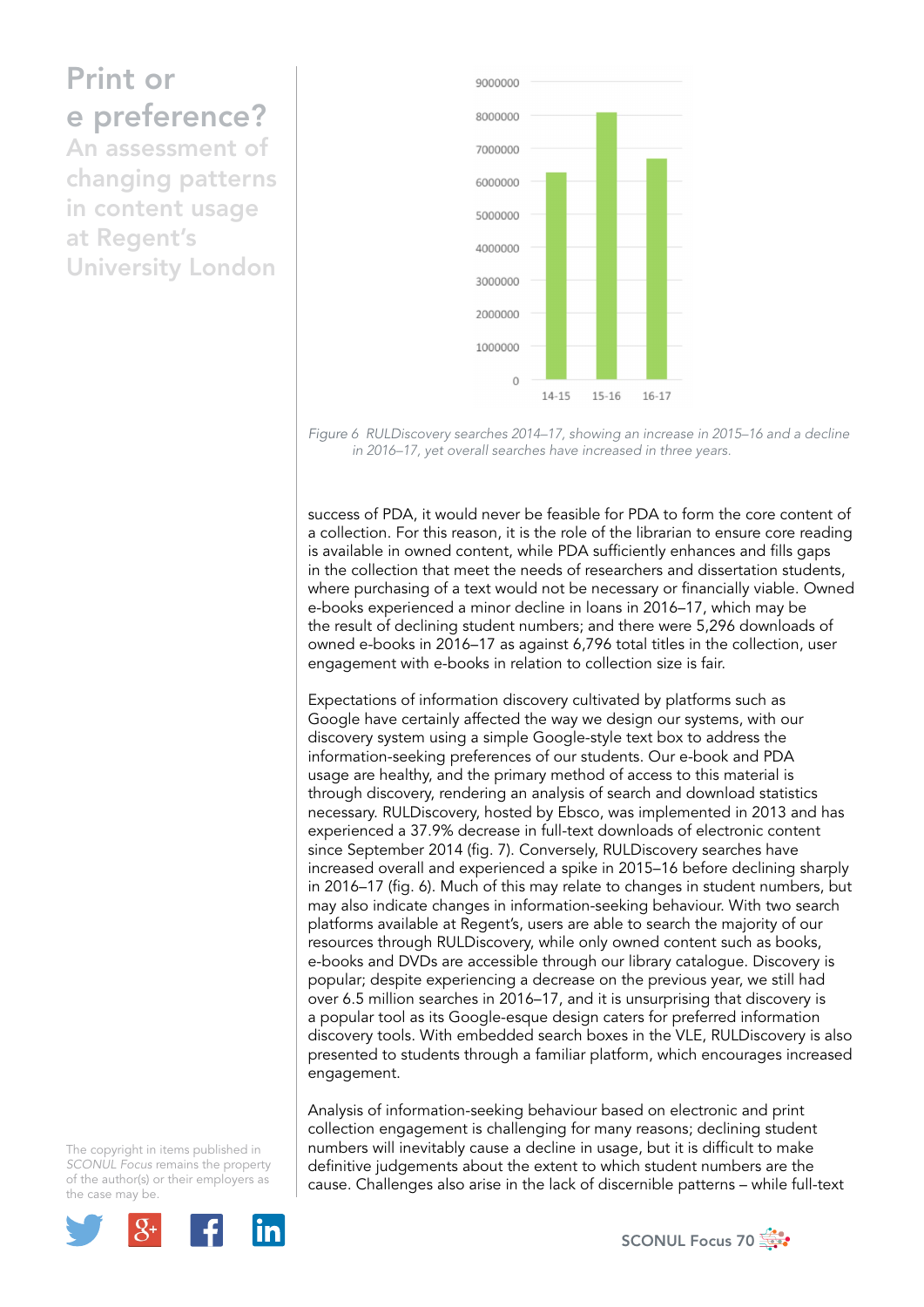

*Figure 7 Total full-text downloads through RULDiscovery 2014–17, showing a significant decrease in 2016–17*

downloads through our discovery service have declined steadily since 2014, discovery searches rose and fell. Print loans still dominate over e-book loans, but the volume of print content in our collection significantly outweighs the number of owned e-books. Rentals through our PDA profile have experienced the greatest usage increase since 2014, and Regent's needs to consider the causes of this and assess our usage patterns in the coming years. Perhaps our PDA collection fills gaps where the purchase of an item cannot be justified, but access is still needed by the student, such as for dissertations and research. Our current procedure of capping requests at £40 for rentals and £150 for PDA may be inhibiting access to resources through the access method that has shown the greatest growth in recent years, and it will be necessary to review this procedure. With e-book rentals representing our greatest triumph in terms of collection usage in recent years, models such as EDA or DDA may be equally successful. A study at Kent State University Libraries in 2013 deduced that their DDA does not form the bulk of their collection, but does 'align the library's collection with current user requirements [and] serves as a valuable free supplementary source of readings to users'; this idea of PDA, EDA and DDA aligning a collection with user need is particularly relevant in relation to our findings at Regent's (see Downey, K. *et al*., 2013, p. 158). The answer here may be a move away from a static collection to a dynamic collection, with less owned content and an increase in rental collections, which would enable greater access to a wider range of research material and would reflect changing research needs. By ensuring reading list and supplementary material are available in print and owned e-book format while also providing access to a wide and varied PDA collection, we can ensure that our collections enable enriching research opportunities for our students.

## References

Coover, R. (1992, 21 June). The end of books. *The New York Times*. Retrieved from http://www.nytimes.com/books/98/09/27/specials/coover-end.html [accessed 31 August 2017]

Downey, K., Zhang, Y., Urbano, C. & Klinger, T. (2013). 'A comparative study of print book and DDA e-book acquisition and use', *Technical services quarterly,* 31(2), pp. 139–60. doi: http://dx.doi.org/10/1080/07317131.2014.875379 [accessed 31 August 2017]